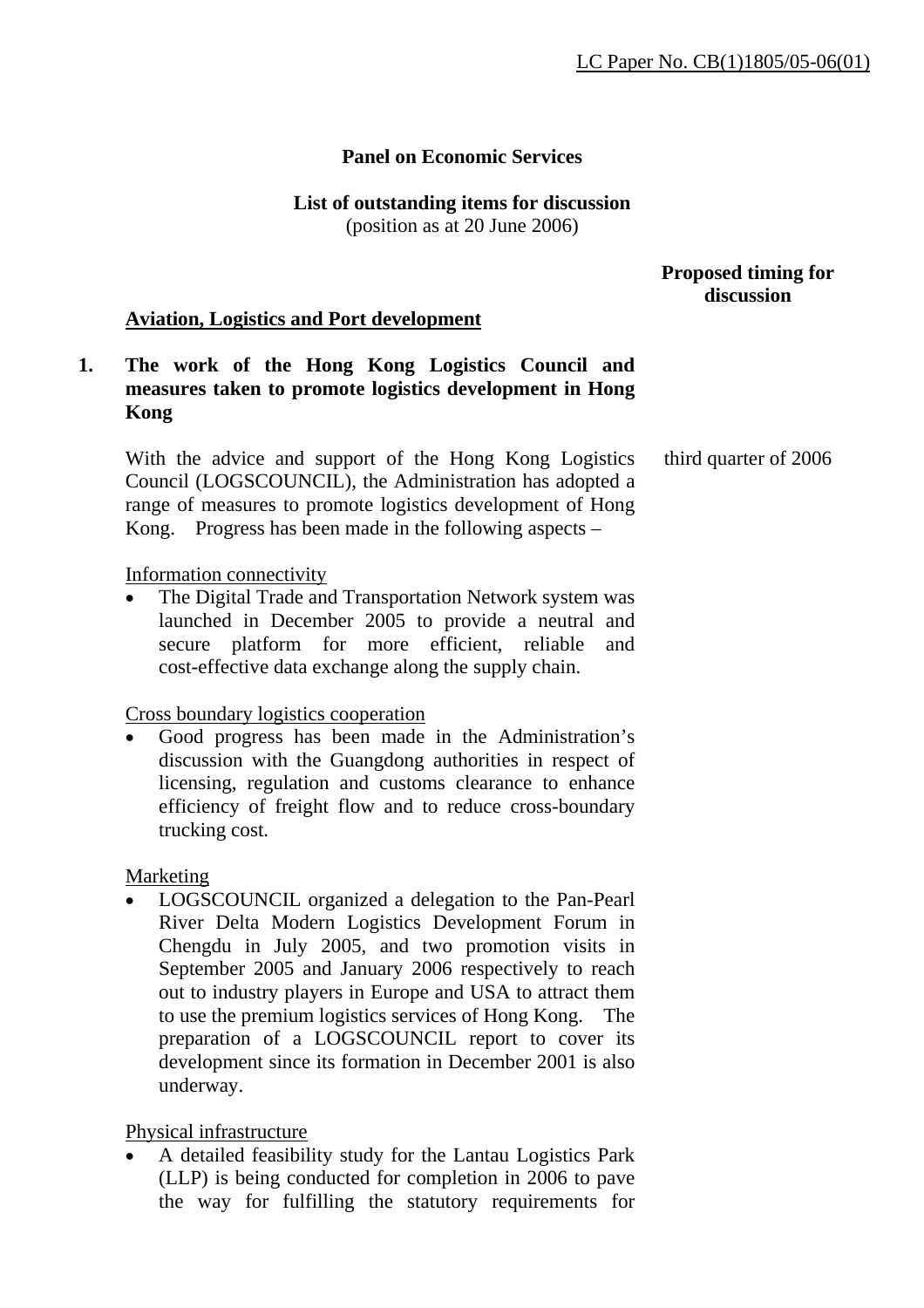subsequent reclamation and zoning of the LLP site. The LLP is intended to provide a designated facility for logistics services so as to foster service integration and enhance Hong Kong's logistics competitiveness.

• The Administration plans to put out suitable sites for short and medium term logistics facility use shortly.

Port Competitiveness

Separately, the Administration has implemented a series of measures including streamlining the port entry procedures by introducing a multiple entry permit, reducing the port fees and charges, enhancing the mid-stream cargo handling capacity by establishing more services anchorages and introducing a six-month annual tonnage fee reduction for Hong Kong registered ships. Some of these measures came into operation on 1 February 2006; the rest will be in place later this year after the necessary legislative procedures are completed.

Looking ahead, various initiatives will be implemented in 2006-2007; these include a pilot study on on-board trucking information system to enhance trucking efficiency, seminars and workshops to promote e-logistics awareness and capability of the logistics industry in particular the SMEs; a user survey-cum-strategic forum to map out the strategy for the future development of Hong Kong's logistics industry and further promotional efforts targeting the Mainland audience.

#### **2. Aviation services**

| (a) | Extension of aviation network to the Mainland                                                                                                                                                                                                                                         | To be confirmed |
|-----|---------------------------------------------------------------------------------------------------------------------------------------------------------------------------------------------------------------------------------------------------------------------------------------|-----------------|
|     | The Panel would like to be briefed on the progress of the<br>expansion of the air services arrangement with the<br>Mainland.                                                                                                                                                          |                 |
|     | (b) "Co-location" of immigration and customs facilities at<br>Hong Kong International Airport                                                                                                                                                                                         | To be confirmed |
|     | In order to enhance the competitiveness of the Hong<br>Kong International Airport, views had been expressed<br>that the Government should liaise with the Central<br>People's Government and the relevant authorities with a<br>view to implementing "co-location" of immigration and |                 |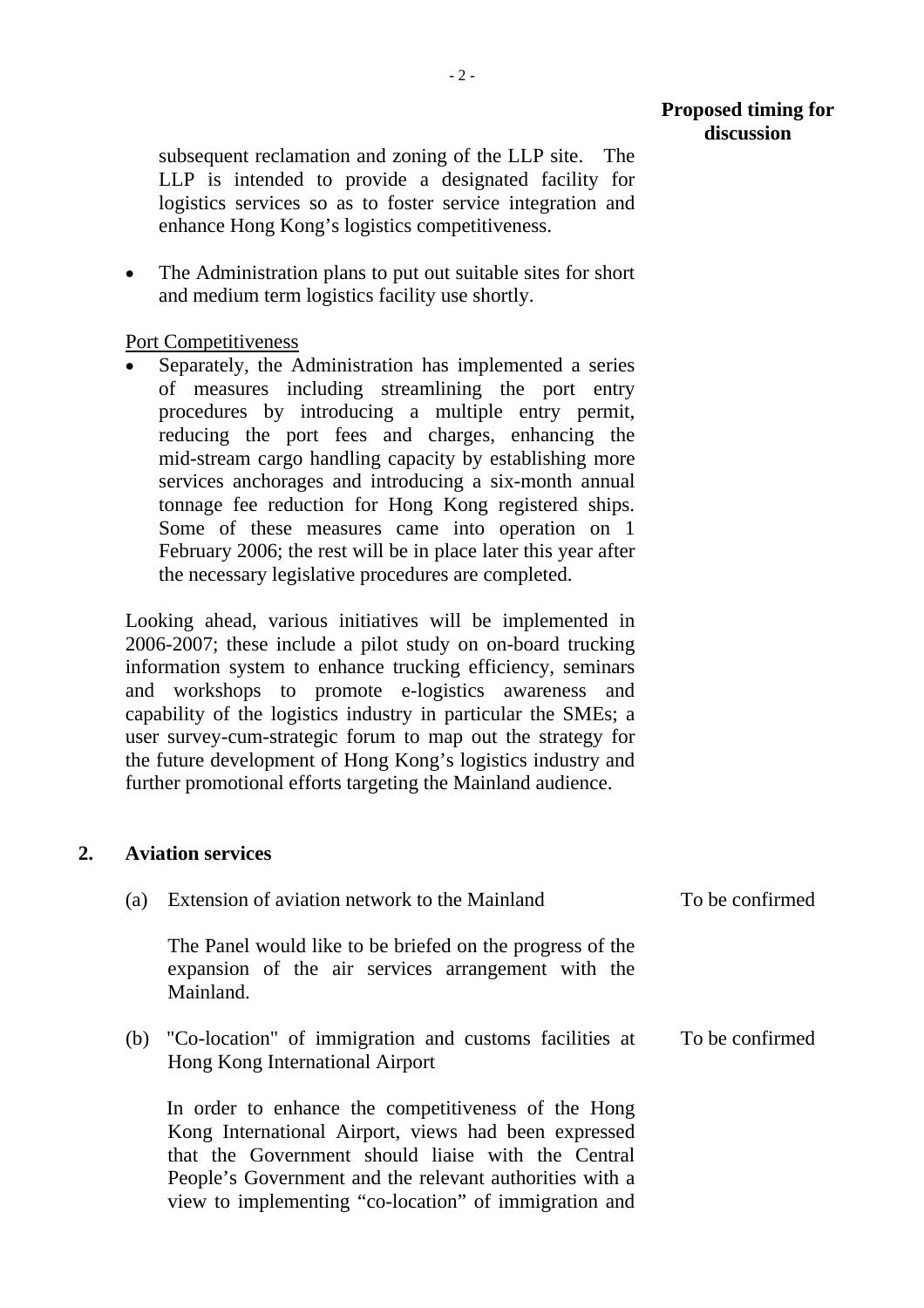|    |      | customs facilities at Hong Kong International Airport.                                                                                                                                                                                                                                                                 | discussion      |
|----|------|------------------------------------------------------------------------------------------------------------------------------------------------------------------------------------------------------------------------------------------------------------------------------------------------------------------------|-----------------|
|    |      | At the Panel meeting on 24 January 2005, the<br>Administration advised that co-location of immigration<br>and customs facilities at cross-boundary control points<br>involved complex legal and jurisdiction issues. There<br>was no plan to provide co-location of immigration and<br>customs facilities at SkyPlaza. |                 |
|    | (c)  | Airspace management within Pearl River Delta                                                                                                                                                                                                                                                                           |                 |
|    |      | Proposed by Hon Howard YOUNG on 24 April 2006.                                                                                                                                                                                                                                                                         | To be confirmed |
|    |      | <b>Tourism</b>                                                                                                                                                                                                                                                                                                         |                 |
| 3. | Kong | Development of new cruise terminal facilities in Hong                                                                                                                                                                                                                                                                  |                 |
|    |      | The Government received six suggestions in response to the                                                                                                                                                                                                                                                             | To be confirmed |

The Government received six suggestions in response to the Invitation for Expressions of Interest (EOI) exercise. An inter-departmental working group is carefully considering the suggestions, based on the requirements set out in the Invitation Document.

If no suggested location can meet the requirements as set out in the EOI exercise, the Government will proceed with the development of the second cruise terminal at Kai Tak, and see how the process can be expedited. If there is a location which can meet the requirements, the Government will conduct in-depth study on the location following the normal planning procedures and put the site out for competitive bidding after public consultation. The Government will brief the Panel on the result of the EOI exercise and the progress of the development of new cruise terminal facilities as soon as practicable.

**Proposed timing for**